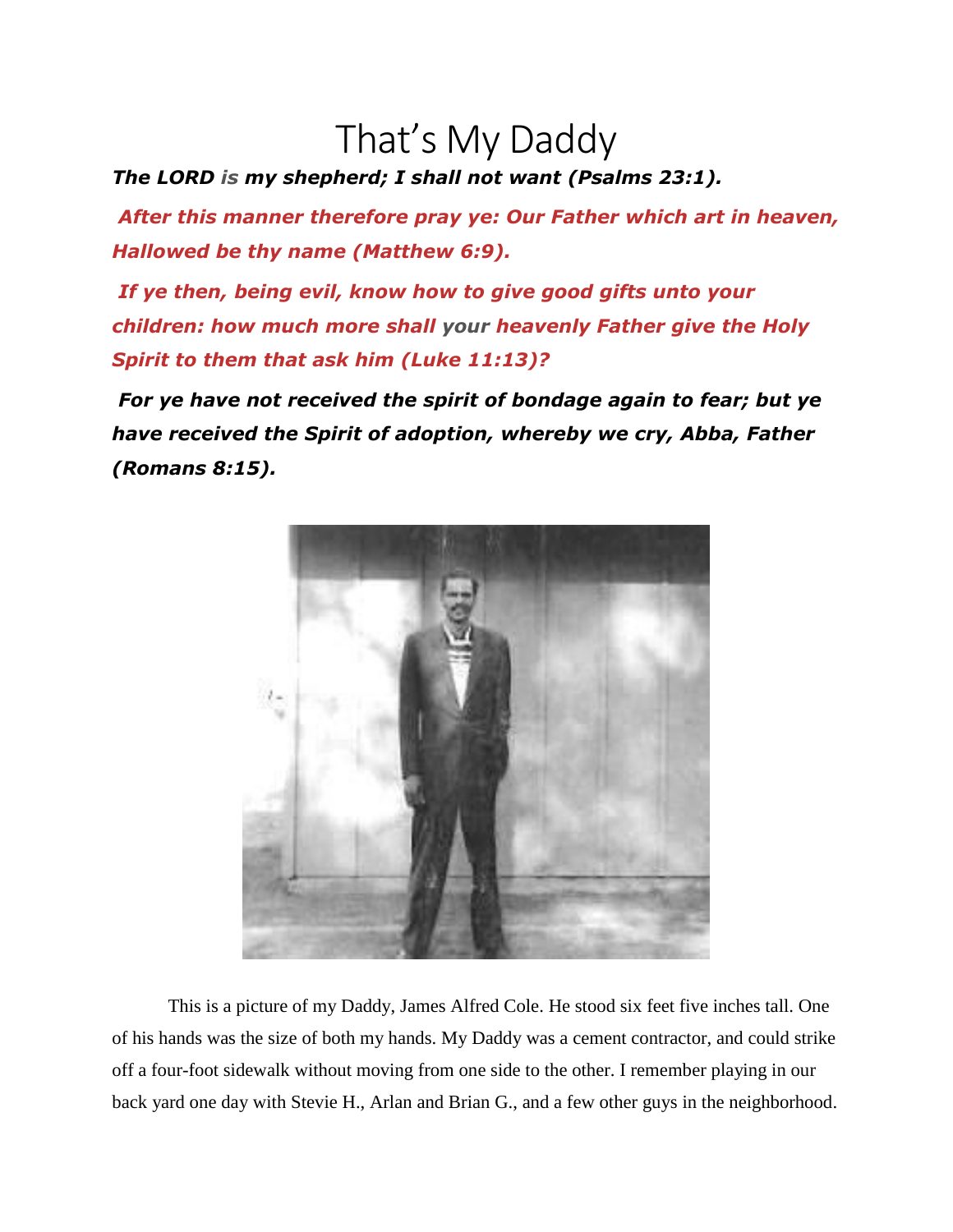They heard Daddy's work truck coming down the street, and they exclaimed "Mr. Cole is coming!!!!" They all scattered, afraid of this ominous figure. I was left standing alone in the back yard of my home, thinking "I'm not afraid, cause "*THAT'S MY DADDY!"*

Far too much, far too often we picture God as this unreachable, untouchable God who sits perched on His throne waiting to exact punishment on these poor misguided human beings of His. There is no denying that God is God, but the scriptures lend an entirely different vantage point of who He is and what He desires to be for each of us. There was no question that James Cole could be a very intimidating man. He was rugged, and forceful when he needed to be. But for all those who *knew* him, he was sweet, full of laughter, giving to a fault, and was defiantly protective to those he loved.

With no attempts to change scripture or its context, in reading verse one of the popular Psalms 23, these words can be heard *"The Lord is my Daddy, and I have everything I need!"* As much as Jesus came to establish the Kingdom of God here on planet earth, he was efficacious in His efforts of sharing God **as** Father. When He taught us how to pray, He did not say "O big God sitting on the throne." He lovingly taught us to approach Him as "Our Father. "**Cole-ism**-*Your perspective determines your performance.*" Far too often our approach to our Father is from the perspective of Him being this lightning-bolt yielding God waiting to strike us down. Even when we recite the Lord's prayer, it is with these factors of intimidation which can minimize our ability to receive His heart and His Word.

The Heavenly deliverable that comes to us in the person of the Holy Spirit come because our Daddy knows exactly what (or who) we need even before we ask (Matthew 6:8). James Cole knew what his kids needed, and it frustrated him to no end when he was unable to deliver. Our Heavenly Daddy not only knows, but has all the resources of heaven and earth to apportion what we need. One of His greatest desires are to relinquish His children from the factors of fear that can bind and withhold us from walking in the path of greatness. Through the adoptive process of salvation, we become heirs and joint-heirs with Jesus. There is a resident cry that develops from this relational standing. The bondage of fear is subverted by our Daddy. Any situation that would try to intimidate us and keep us from being all that He created us to be changes because it must answer to our Daddy. No matter who it is, or what the problem may be, we can face it because we are heirs to the Kingdom of God; we are joint-heirs with our Big Brother Jesus. We can stand